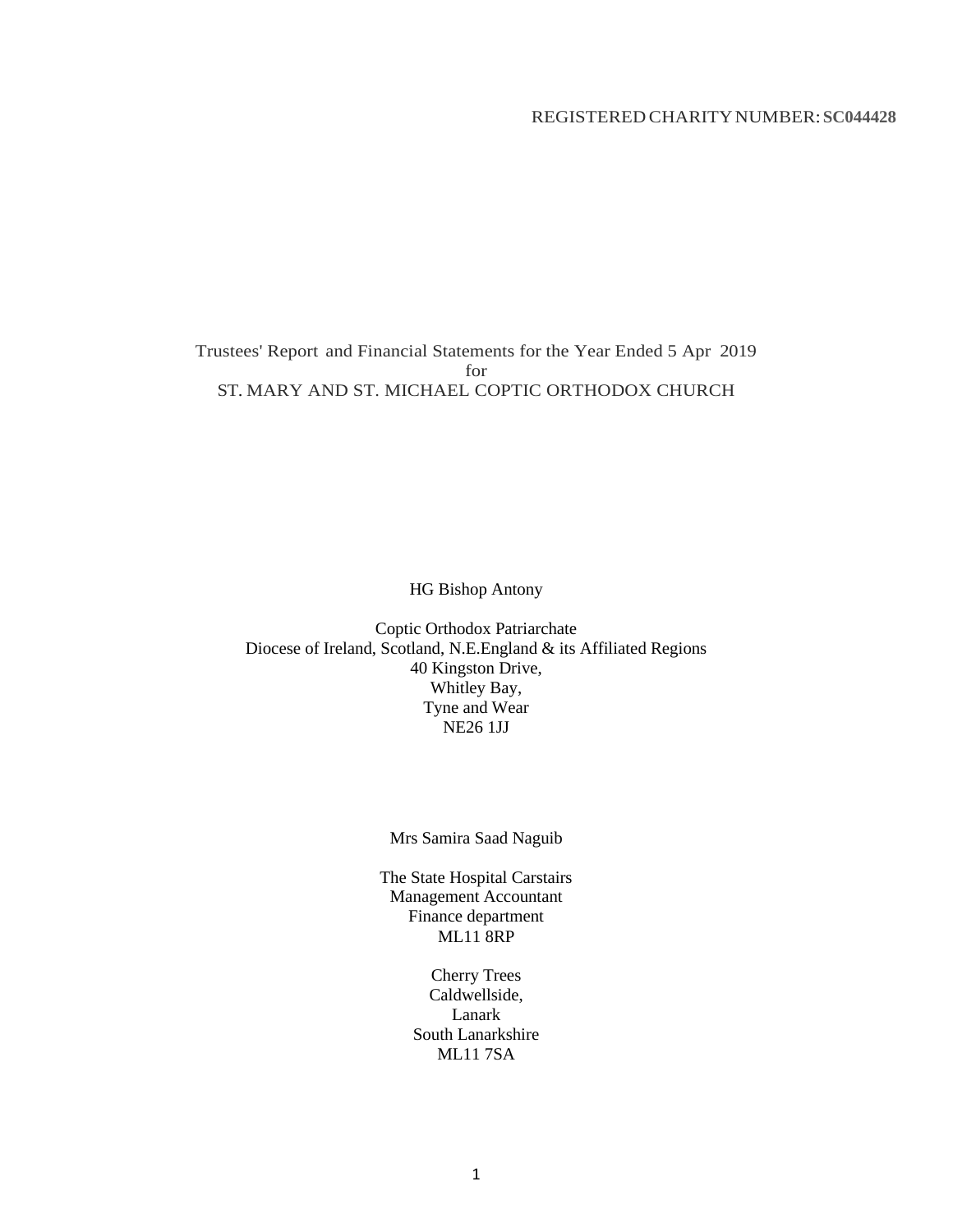#### ST. MARY AND ST. MICHAEL COPTIC ORTHODOX CHURCH

Council's Report for the Year Ended 5 April 2019

The Council presents its report with the financial statements of the charity for the year ended 5 April 2018. The Council has adopted the provisions of the Statement of Recommended Practice (SORP) 'Accounting and Reporting by Charities' issued in March 2005.

## **REFERENCE AND ADMINISTRATIVE DETAILS**

Registered Charity number: **SC044428**

## **Principal address**

9 Balsusney Road Kirkcaldy KY2 5LG

## **Council**

HG Bishop Antony (Chairman of the Council) Dr M Naguib Dr H Kirolos Dr A Habib Dr G Naguib Mr N Shahid Dr S Morgan Dr K Kamel

#### **Independent examiner**

Mrs Samira Saad Naguib

The State Hospital Carstairs Management Accountant Finance department ML11 8RP

Cherry Trees Caldwellside, Lanark, South Lanarkshire ML11 7SA

## **STRUCTURE, GOVERNANCE AND MANAGEMENT**

#### **Governing document**

The church is administered in accordance with the terms of the deed of constitution.

Recruitment and appointment of new council members

The council shall consist of the charity trustees who have been appointed by HG Bishop Antony and from members of the church considered to have appropriate gifts and skills.

Council members are appointed by the Bishop to serve on the council until further notice or dissolving or changes.

#### **Organisational structure**

The council is chaired by the HG Bishop Antony and meets at least four times per annum. Certain responsibilities are delegated to members of the council as appropriate.

#### **Risk management**

The Council has a duty to identify and review the risks to which the charity is exposed and to ensure appropriate controls are in place to provide reasonable assurance against fraud and error.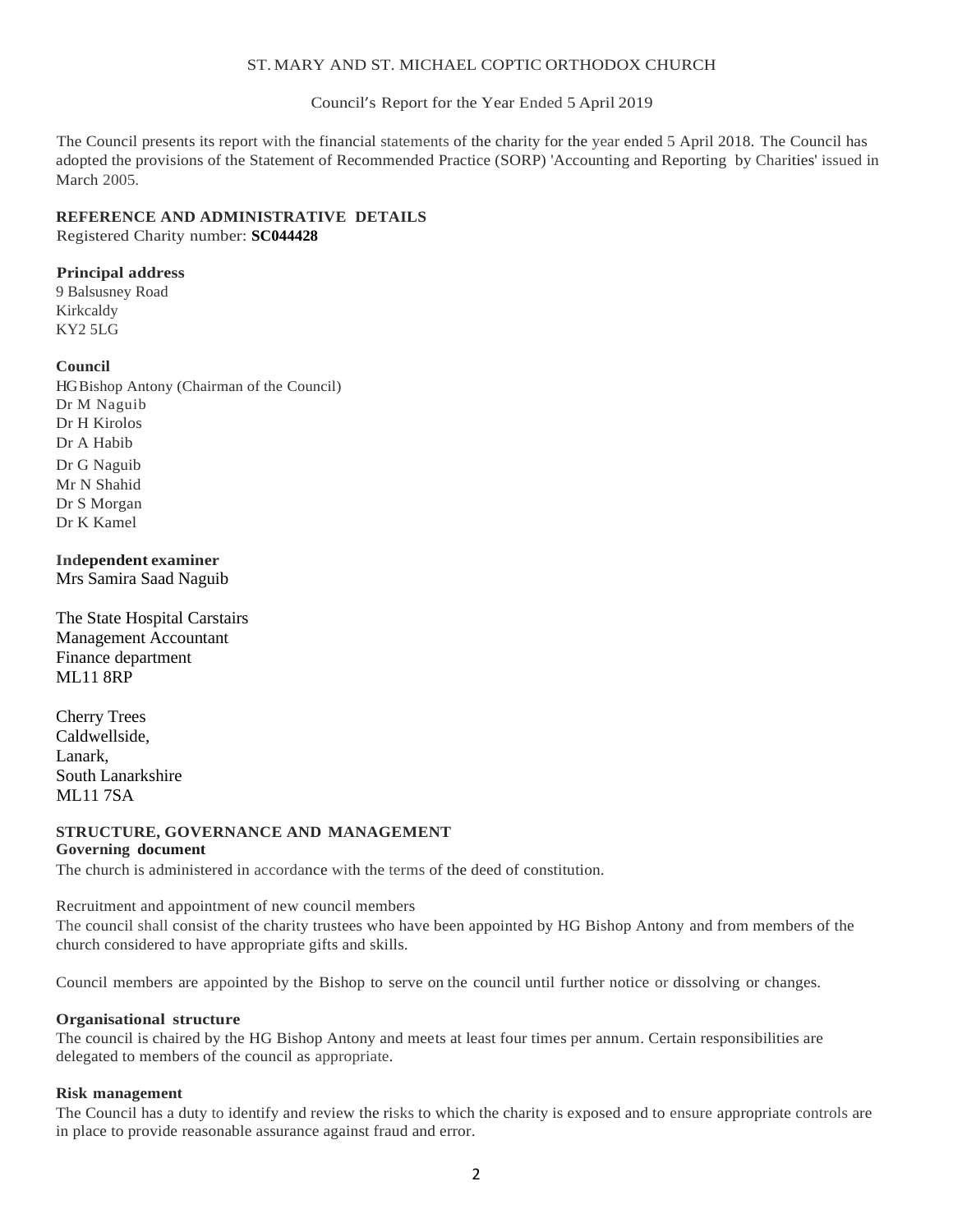#### ST. MARY AND ST. MICHAEL COPTIC ORTHODOX CHURCH

Trustees' Report for the Year Ended 5 April 2019

## **OBJECTIVES AND ACTIVITIES**

#### **Objectives and aims**

.

The Orthodox Church exists to glorify God and to work for the advancement of Christ's Kingdom throughout the world.

It acknowledges the substantive call in duty to bring ordnances of religion to the people of its community and co-operate with other churches and various ecumenical bodies throughout the world.

Sunday worship is conducted regularly on alternate Saturday and Sunday mornings and occasionally on Saturday evenings.

The church is often involved in other specific Christian festivals, outreach work and missions which include regular Sunday School activities and other events appropriate to the community.

#### **ACHIEVEMENT AND PERFORMANCE**

Attendance to worship has remained at around 80 people for morning services.

The number of children attending the church Sunday School each week has been steady throughout the year.

Referring to the following accounts, regular donations for the year have slightly risen while other donations (typically for specific purposes) has declined.

At 06 th April 2018, the charity's net funds were **£50,452.95**. The overall income fund was **£57800.34** and expenditure was **£55580.54**. This has resulted in the charity having net funds at 05<sup>th</sup> April 2019 of £52,672.75

#### **STATEMENT OF TRUSTEES RESPONSIBILITIES**

Charity law requires the Management Council to prepare financial statements for each financial year which give a true and fair view of the state of the affairs of the charity as at the balance sheet date and of its incoming resources and application of resources, including income and expenditure, for the financial year. In preparing those financial statements, the Management Council should follow best practice and:

- select suitable accounting policies and then apply them consistently;

- make judgements and estimates that are reasonable and prudent

-state whether applicable accounting standards and its statements of recommended practice have been followed, subject any departures disclosed and explained in the financial statements; and

- prepare the financial statements on the going concern basis unless it is inappropriate to assume that the company will continue on that basis.

The Management Council is responsible for maintaining proper accounting records which disclose with reasonable accuracy at any time the financial position of the charity and to enable them to insure that the financial statements comply with the Charities Accounts (Scotland) Regulations 2006. The Management Council is also responsible for safeguarding the assets of the charity and hence for taking reasonable steps for the prevention and detection of fraud and other irregularities. Approved by order of the Management Council on 7 July 2018 and signed on its behalf by:

HG Bishop Antony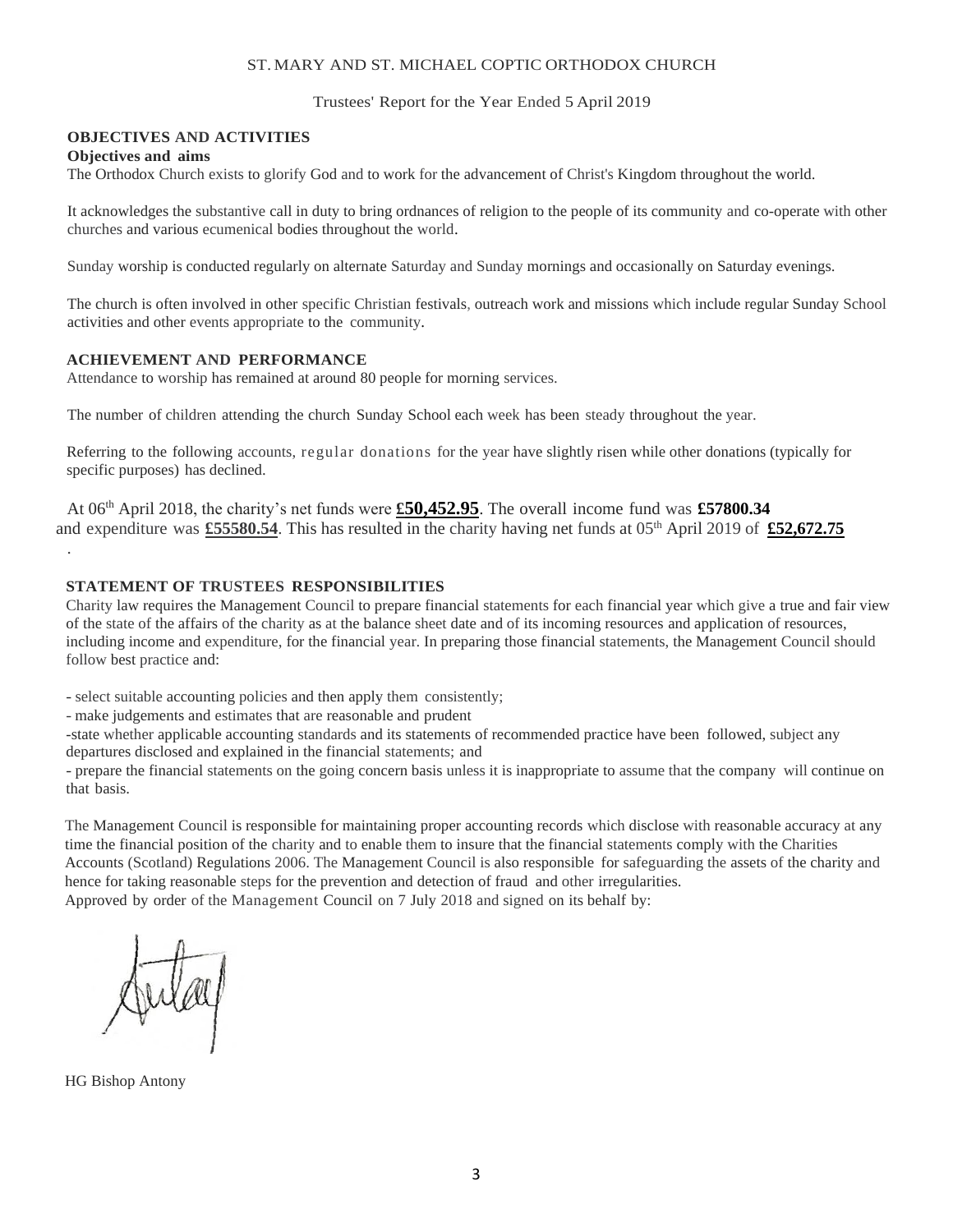## Independent Examiner's Report to the Trustees of St. Mary and St. Michael Coptic Orthodox Church

I report on the accounts for the year ended 5 April 2019 set out on pages four and five

#### Respective responsibilities of trustees and examiner

The charity's trustees are responsible for the preparation of the accounts in accordance with the terms of the Charities and Trustee Investment (Scotland) Act 2005 and the Charities Accounts (Scotland) Regulations 2006. The charity'strustees consider that the audit requirement of Regulation IO(l)(a) to (c) of the Accounts Regulations does not apply. Itis my responsibility to examine the accounts as required under Section  $44(1)(c)$  of the Act and to state whether particular matters have come to my attention.

#### Basis of the independent examiner's report

My examination was carried out in accordance with Regulation **11** of the Charities Accounts (Scotland) Regulations 2006. An examination includes a review of the accounting records kept by the charity and a comparison of the accountspresented with those records. It also includes consideration of any unusual items or disclosures in the accounts, and seeking explanations from you as trustees concerning any such matters. The procedures undertaken do not provide all the evidence that would be required in an audit, and consequently I do not express an audit opinion on the view given by the accounts.

Independent examiner's statement

In connection with my examination, no matter has come to my attention:

- (1) which gives me reasonable cause to believe that, in any material respect, the requirements
	- to keep accounting records in accordance with Section 44(1)(a) of the 2005 Act and Regulation 4 of the 2006 Accounts Regulations; and
	- to prepare accounts which accord with the accounting records and to comply with Regulation 8 of the 2006 Accounts Regulations

have not been met; or

(2) to which, in my opinion, attention should be drawn in order to enable a proper understanding of the accounts to be reached.

Samt aguits

**Independent examiner** Mrs Samira Saad Naguib

The State Hospital Carstairs Management Accountant Finance department ML11 8RP

Cherry Trees Caldwellside, Lanark, South Lanarkshire ML11 7SA